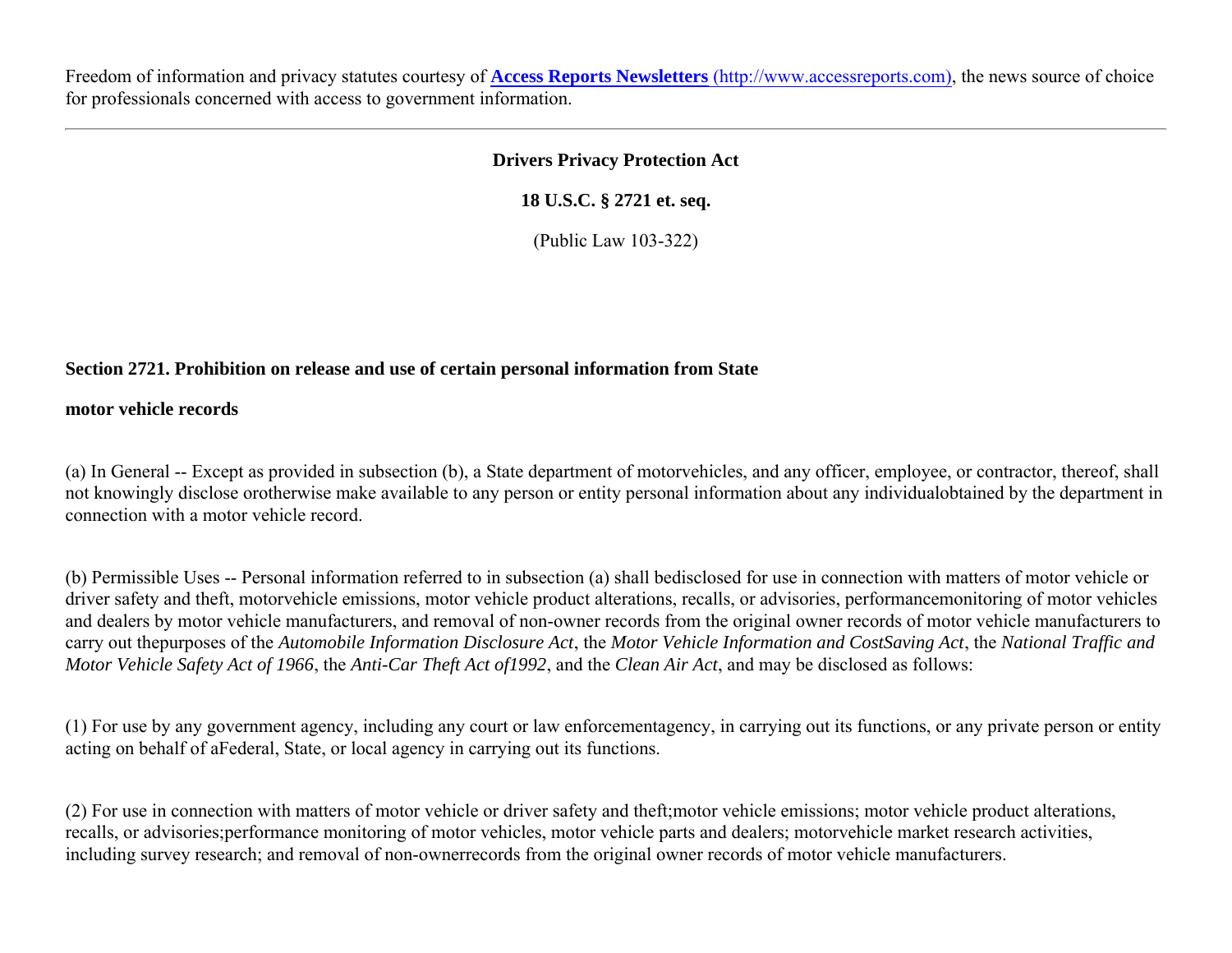3) For use in the normal course of business by a legitimate business or its agents, employees, or contractors, but only --

(A) to verify the accuracy of personal information submitted by the individual to the business or its agents, employees, or contractors; and

(B) if such information as so submitted is not correct or is no longer correct, to obtain the correct information, but only for the purposes of preventing fraud by, pursuing legal remedies against, or recovering on a debt or security interest against, the individual.

(4) For use in connection with any civil, criminal, administrative, or arbitralproceeding in any Federal, State, or local court or agency or before any self-regulatorybody, including the service of process, investigation in anticipation of litigation, and theexecution or enforcement of judgments and orders, or pursuant to an order of a Federal,State, or local court.

(5) For use in research activities, and for use in producing statistical reports, solong as the personal information is not published, redisclosed, or used to contactindividuals.

(6) For use by any insurer or insurance support organization, or by a self-insuredentity, or its agents, employees, or contractors, in connection with claims investigationactivities, anti-fraud activities, rating or underwriting.

(7) For use in providing notice to the owners of towed or impounded vehicles.

(8) For use by any licensed private investigative agency or licensed securityservice for any purpose permitted under this subsection.

(9) For use by an employer or its agents or insurer to obtain or verify informationrelating to a holder of a commercial driver's license that is required under the*Commercial Motor Vehicle Safety Act of 1986* (49 U.S.C. App. 2710 et seq.).

(10) For use in connection with the operation of private toll transportationfacilities.

(11) For any other use in response to requests for individual motor vehiclerecords if the motor vehicle department has provided in a clear and conspicuous manneron forms for issuance or renewal of operator's permits, titles, registrations, oridentification cards, notice that personal information collected by the department may bedisclosed to any business or person, and has provided in a clear and conspicuousmanner on such forms an opportunity to prohibit such disclosures.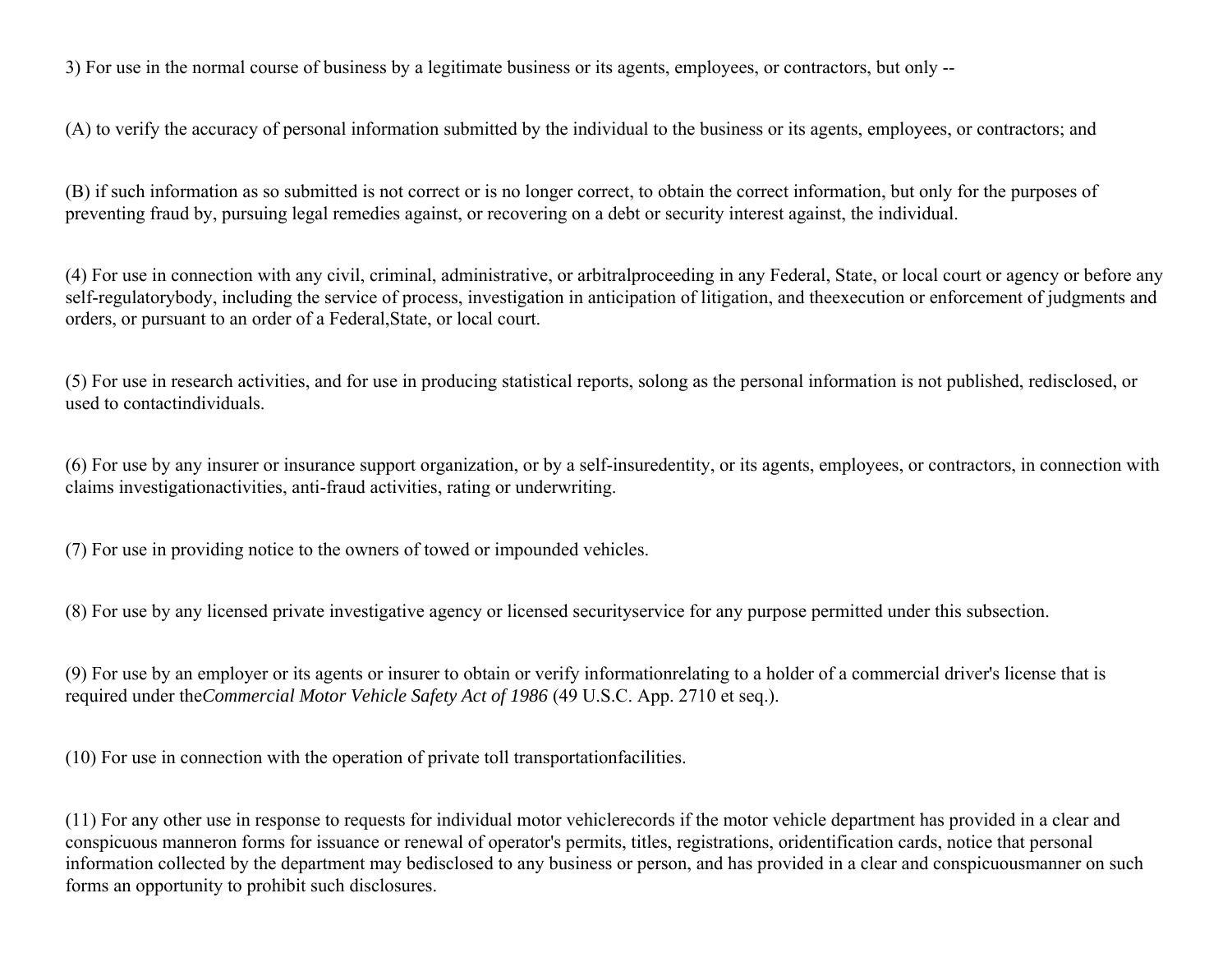(12) For bulk distribution for surveys, marketing or solicitations if the motorvehicle department has implemented methods and procedures to ensure that --

(A) individuals are provided an opportunity, in a clear and conspicuousmanner, to prohibit such uses; and

(B) the information will be used, rented, or sold solely for bulkdistribution for surveys, marketing, and solicitations, and that surveys,marketing, and solicitations will not be directed at those individuals who haverequested in a timely fashion that they not be directed at them.

(13) For use by any requester, if the requester demonstrates it has obtained thewritten consent of the individual to whom the information pertains.

(14) For any other use specifically authorized under the law of the State thatholds the record, if such use is related to the operation of a motor vehicle or publicsafety.

(c) Resale or Redisclosure -- An authorized recipient of personal information (except arecipient under subsection (b)(11) or (12)) may resell or redisclose the information only for a usepermitted under subsection (b) (but not for uses under subsection (b)(11) or (12)). An authorizedrecipient under subsection (b)(11) may resell or redisclose personal information for any purpose. An authorized recipient under subsection (b)(12) may resell or redisclose personal informationpursuant to subsection (b)(12). Any authorized recipient (except a recipient under subsection(b)(11)) that resells or rediscloses personal information covered by this title must keep for aperiod of 5 years records identifying each person or entity that receives information and thepermitted purpose for which the information will be used and must make such records availableto the motor vehicle department upon request.

(d) Waiver Procedures -- A State motor vehicle department may establish and carry outprocedures under which the department or its agents, upon receiving a request for personalinformation that does not fall within one of the exceptions in subsection (b), may mail a copy ofthe request to the individual about whom the information was requested, informing suchindividual of the request, together with a statement to the effect that the information will not bereleased unless the individual waives such individual's right to privacy under this section.

## **Section 2722. Additional unlawful acts**

(a) Procurement for Unlawful Purpose -- It shall be unlawful for any person knowingly toobtain or disclose personal information, from a motor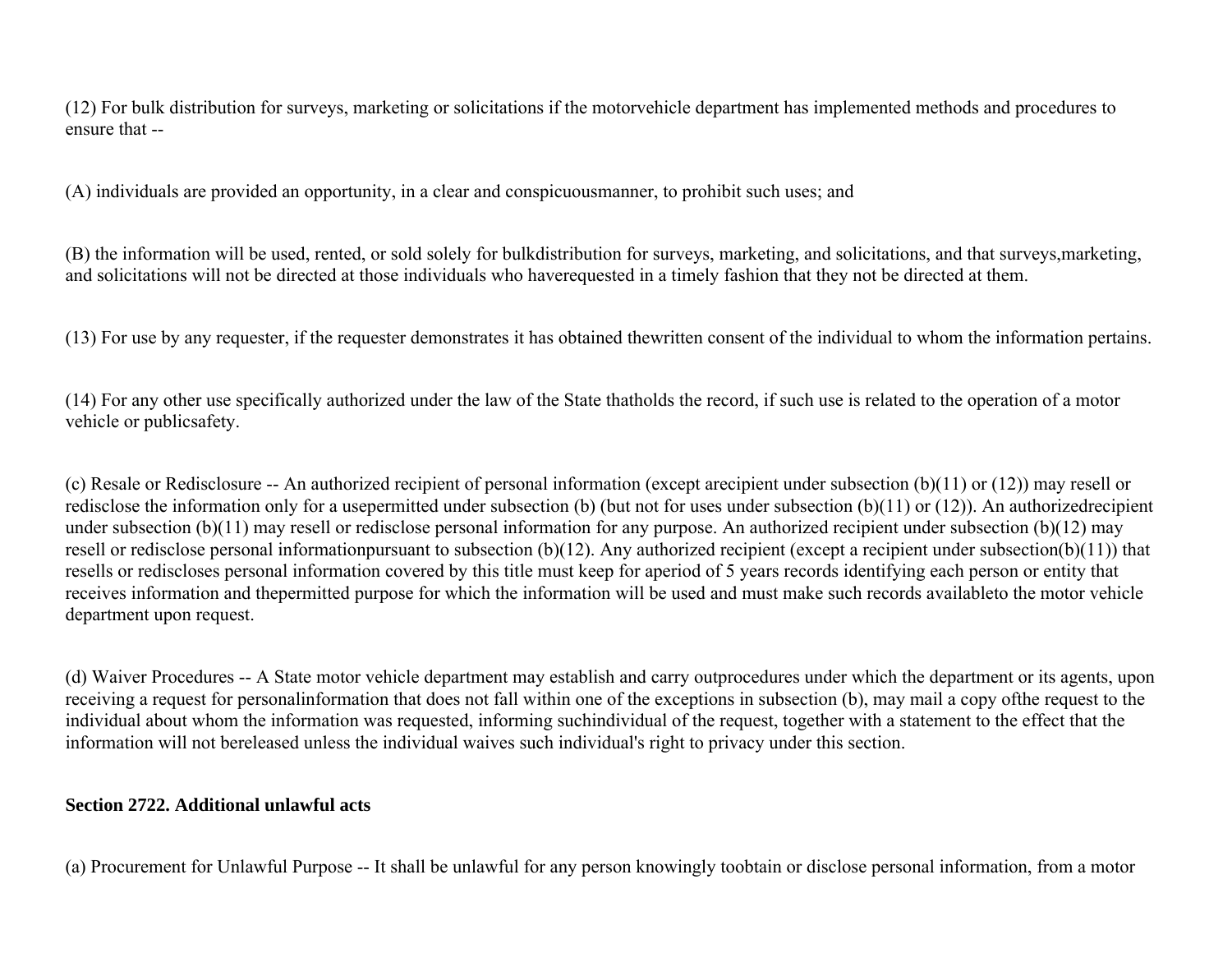vehicle record, for any use not permittedunder section 2721(b) of this title.

(b) False Representation -- It shall be unlawful for any person to make falserepresentation to obtain any personal information from an individual's motor vehicle record.

### **Section 2723. Penalties**

(a) Criminal Fine -- A person who knowingly violates this chapter shall be fined underthis title.

(b) Violations by State Department of Motor Vehicles -- Any State department of motorvehicles that has a policy or practice of substantial noncompliance with this chapter shall besubject to a civil penalty imposed by the Attorney General of not more than \$5,000 a day foreach day of substantial noncompliance.

### **Section 2724. Civil action**

(a) Cause of Action -- A person who knowingly obtains, discloses or uses personalinformation, from a motor vehicle record, for a purpose not permitted under this chapter shall beliable to the individual to whom the information pertains, who may bring a civil action in a UnitedStates district court.

(b) Remedies -- The court may award --

(1) actual damages, but not less than liquidated damages in the amount of\$2,500;

(2) punitive damages upon proof of willful or reckless disregard of the law;

(3) reasonable attorneys' fees and other litigation costs reasonably incurred; and

(4) such other preliminary and equitable relief as the court determines to beappropriate.